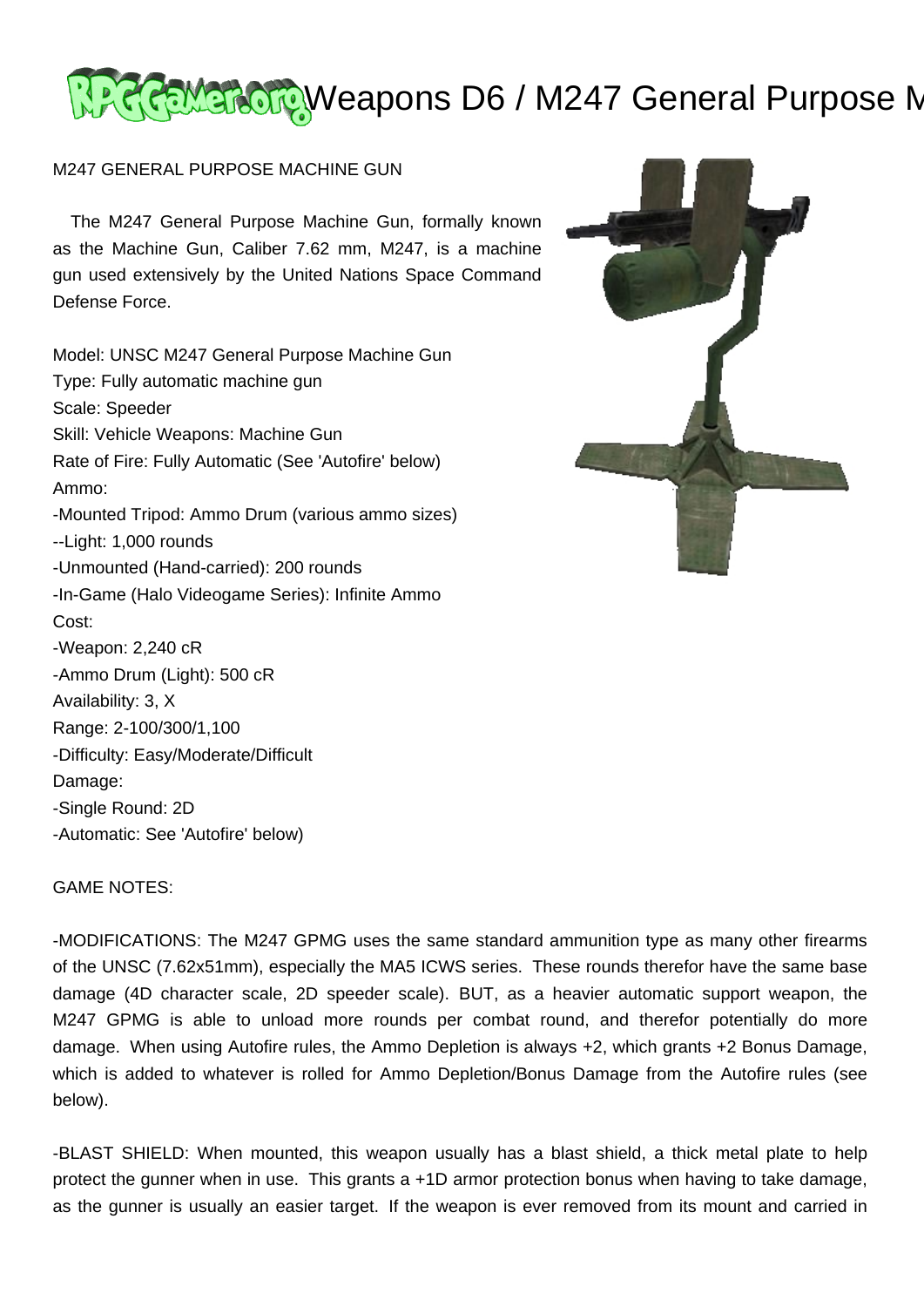use, this shield must be removed, as it will incur a -3D to the Firearms skill when using it while being carried.

-HEAVY: Operator's Speed is half (or less); Dodge is -4D, or can immediately drop the weapon to make a full dodge.

-VS ENERGY SHIELDS: When used against energy shields, such as those used by the Covenant, the Damage of most UNSC firearms is reduced by -1D in Semiautomatic, and automatic fire (below) only gets half the stacking pip bonus from all bullets spent in Ammo Depletion (either "Sustained Fire' or 'Short, Controlled Bursts'). Specifically, Autofire will grant the +1D for the first extra bullet (as the Firelinking rules from Star Wars RPG Revised Edition), but then every TWO(2) bullets fired grants +1 pips. This can still be damaging at close range, but beyond this, energy shields become a problem. Stronger weapons may be required!

-AUTOFIRE: This weapon is designed for a fully automatic rate of fire, able to fire multiple shots by holding the trigger when operated and deliver more damage than a single round would produce. There are two methods of using Autofire ("Sustained Fire" and "Short, Controlled Bursts", below), both of which require making ranged attack skill rolls at higher-than-normal range Difficulties than normally used for firing single rounds. The result is more damage at the expense of ammunition and accuracy...

--SUSTAINED FIRE: This is when the user is trying to unleash as many bullets as possible for maximum possible damage against the target. Make the skill roll for the ranged attack (Firearms skill); any Difficulty Level rolled above the set Range Difficulty level (easy for short/moderate for medium/difficult for long) causes Ammo Depletion of 1D rounds per +1 Difficulty rolled (+1 Difficulty = -1D Ammo Depletion from magazine). EVERY extra bullet is used as per the Weapon Fire-Linking rules (as in Star Wars RPG Revised Edition by West End Games), with the first extra bullet adding +1D to Damage (making the Damage 5D+2 before adding more), and every extra bullet after that adding +1 pips (with ever 3 pips combining as 1D; for example, +6 pips equals +2D). The cost of this is that while it is very effective in close quarters (no penalties at short range), it is less so at further ranges due to the weapon shaking itself from the recoil of firing multiple successive rounds (-2D at Medium Range, -4D at Long Range, but Ammo Depletion still adds 2D and 4D, respectively, for making the attempt).

\*SUMMARY:

-Weapon skill roll at +1 Range Difficulty or more.

-Ammo Depletion of 1, +1D rounds per +1 Range Difficulty rolled.

-Damage is +1D (5D+2), +1 pip for every extra bullet used in Ammo Depletion (Fire-Linking rules).

-Skill roll is -2D at Medium range/-4D at Long range; Ammo Depletion still +2D/+4D, respectively.

--SHORT, CONTROLLED BURSTS: Where sustained fire has less accuracy, firing in short, controlled bursts maintains some accuracy while still doing some extra damage than a single round would produce. The user holds the weapon with both hands tightly against their shoulder, aligning their site along the body of the weapon for better 'line-of-sight' targeting, and squeeze the trigger to release limited bursts of rounds from the magazine. The result is having more control over where the bullets go, without the extreme penalties at further ranges as with "Sustained Fire". When making the weapon skill roll for a ranged attack, the Range Difficulty is increased by +1, and every shot has Ammo Depletion of 1+1D rounds (this ensures that at least two rounds will always be fired, "1" plus whatever is rolled on the "+1D"). The damage is figured as per the Weapon Fire-Linking rules (again, in Star Wars RPG Revised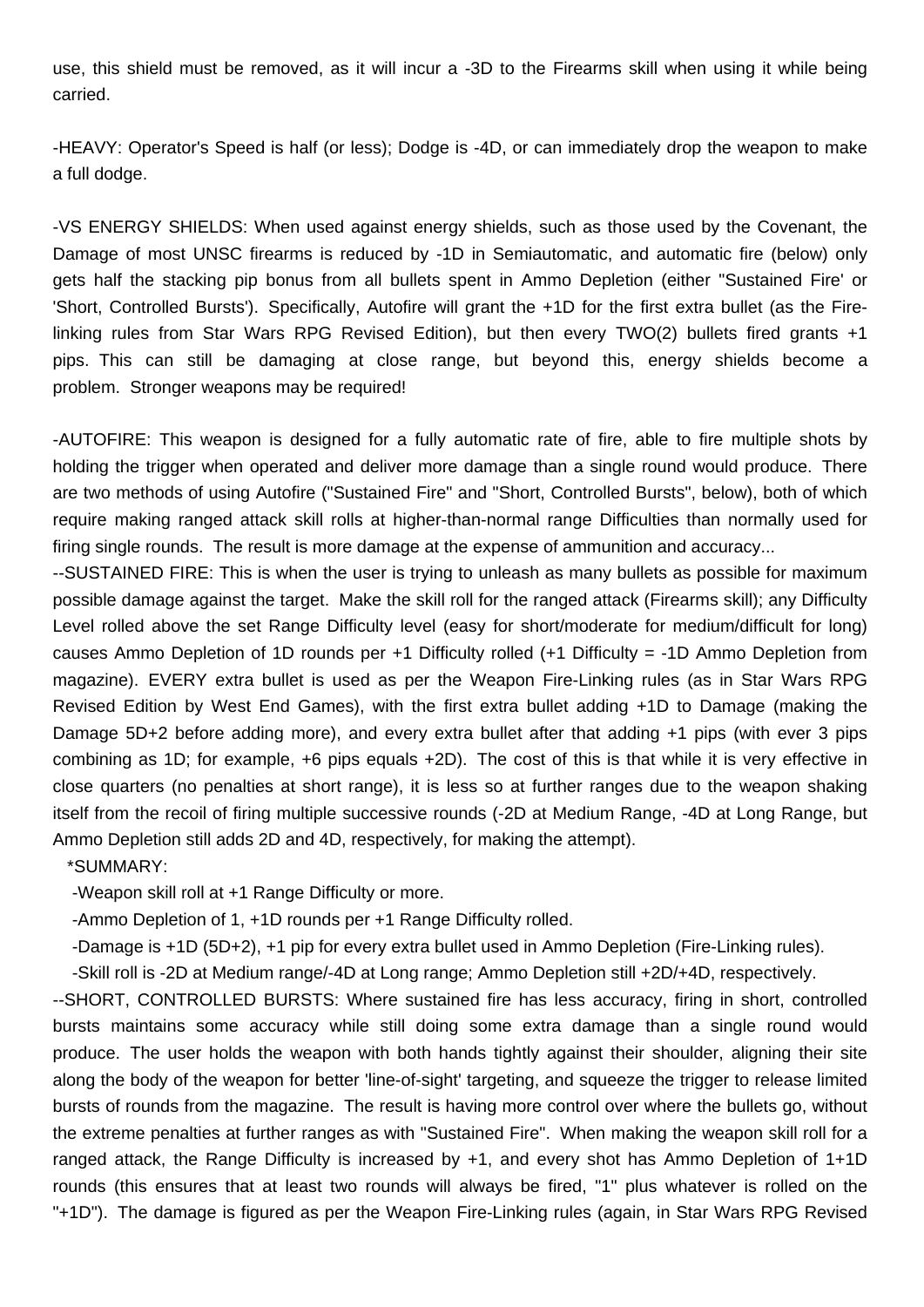Edition), with the first extra bullet adding +1D to Damage (making the Damage 5D), and every extra bullet after that adding +1 pips (with ever 3 pips combining as 1D; for example, +6 pips equals +2D). While this will cause less extra damage than Sustained Fire, it does grant a better chance to cause more damage at all ranges. The extra damage will always be between 5D+2 to 7D+1 when using this rule.

 BUT, if the user CANNOT roll the +1 Range Difficulty needed to hit a target at the given range with the burst, they either cause normal damage (if they rolled the normal Range Difficulty but no higher, with one bullet hitting out of the whole burst), or miss entirely (if they did not roll either Range Difficulty needed), but in any case, the Ammo Depletion remains the same at 1+1D rounds from the weapon's magazine.

\*SUMMARY:

-Skill roll as normal for attacks.

-Range Difficulties are +1 Level.

-Ammo Depletion is 1+1D per attack (burst).

-Damage is +1D (5D+2), +1 pip for every extra bullet used in Ammo Depletion (Fire-Linking rules).

 -No other penalties/bonuses except those from other sources (such as HUD/CNI, other equipment or situational modifiers).

- - - - - - - - - -

## DESIGN DETAILS

 The M247 General Purpose Machine Gun is usually placed near defensive positions in and around UNSC bases and fortifications. It is evidently chambered for the 7.62x51mm NATO standard cartridge. There are several variants of the M247 GMPG:

1 - Fixed: This variant of the turret has a slab of armor plating to protect the operator from incoming fire, and is used as a defensive weapon by the UNSC Marine Corps.

2 - Portable: This variant is man-portable and is equipped with a folding tripod or bipod for rapid relocation and setup in the field. To lighten the load, the protective plate is removed.

3 - Pelican-mounted: This variant is secured via a mount hanging from the ceiling of the Pelican's troop bay.

4 - Elephant-mounted: This variant is mounted on M312 Heavy Recovery Vehicles. It can only be operated only when the Elephant is in lockdown mode.

5 - M247T Medium Machine Gun: This variant is equipped on the M808B Main Battle Tank as either a coaxial-mounted or pintle-mounted anti-infantry weapon. It was also mounted on the Grizzly tanks created by Sergeant John Forge. (See these vehicle entries for details)

6 - M247H Heavy Machine Gun: The M247H is a heavier variant of the M247 GPMG used by the UNSC Army. It is mounted on UH-144 Falcons in addition to serving as a stationary infantry weapon. (See separate entry)

### ADVANTAGES (mostly in the videogames)

 The M247 is a very effective weapon against enemy infantry and light vehicles. The weapon's tracer rounds are far less visible than the projectiles of the Covenant's analogues, the Type-42 and Type-52 Directed Energy Support Weapons. While the 7.62x51mm round it uses is effective against armor and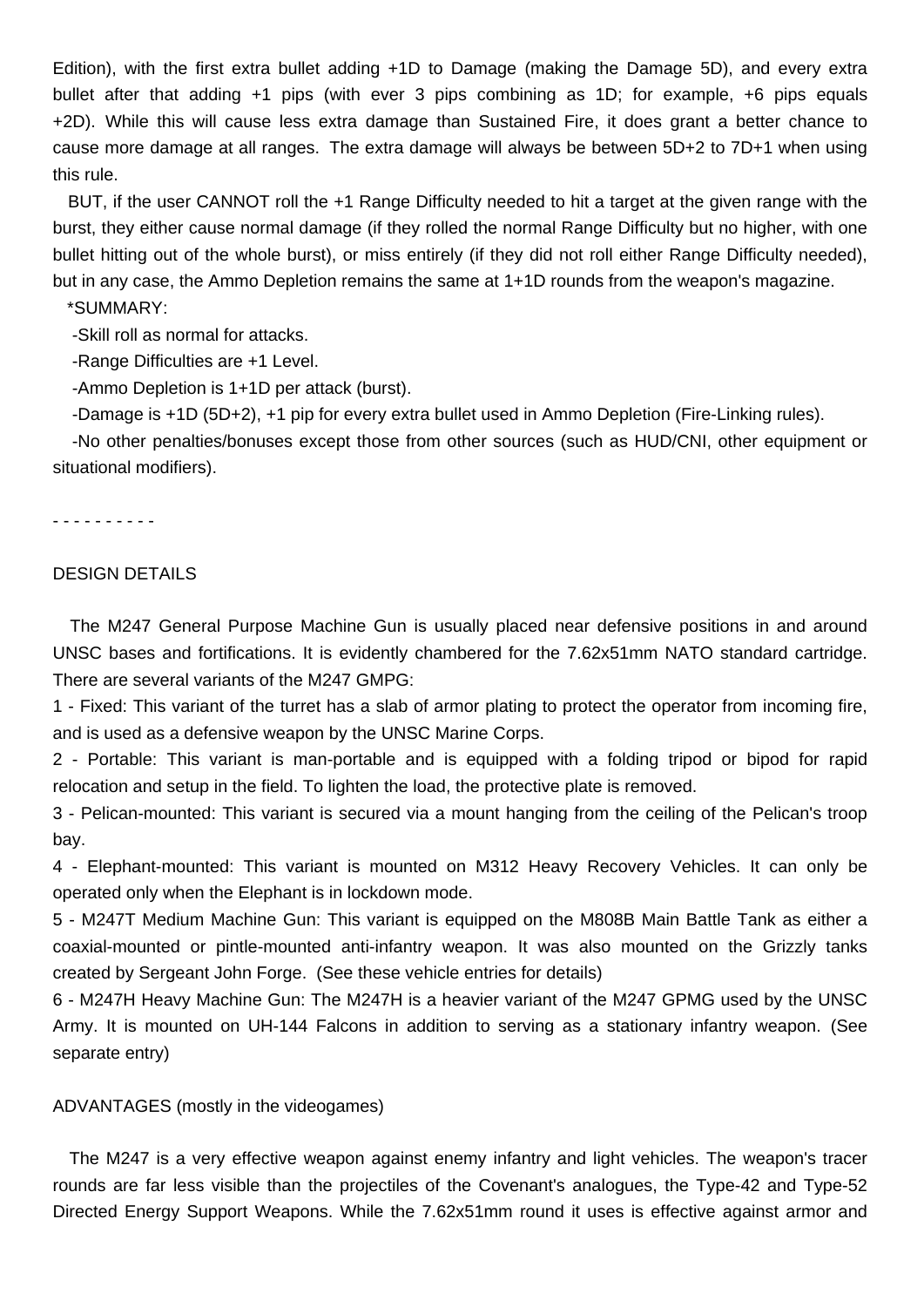flesh, unlike plasma-based weaponry it is not particularly effective against shields. Despite this, the M247's high volume of fire makes it a very potent weapon.

 In-game, the location of impact of the M247 on a target does not affect the damage inflicted. Therefore, a target shot in the legs would take the same amount of damage as it would take if shot in the chest. The M247 can take down enemy targets through sustained fire: a target that is unshielded can take only two or three rounds before dying, while a fully shielded target can survive seven or eight. A target with a fully charged overshield can take eighteen rounds before being killed, or three seconds. This is not a problem, as the high volume of fire will make short work of any foe.

### DISADVANTAGES (mostly in the videogames)

 As is the case with the Covenant's plasma cannons, the M247's gunner is extremely exposed to enemy fire and will invariably become a high-value target to be taken out. A single hit by a rocket launcher, a round from a Scorpion tank's main gun, or a well placed plasma grenade will destroy the turret and kill the gunner. A hit from a Wraith or an M68 Gauss Cannon will also completely deplete the gunner's shields, leaving said individual vulnerable to a follow-up shot.

The M247 cannot be detatched from its mounting, and so can only be used from a stationary position.

 While it is useful against enemies in light vehicles, this is not a weapon to use when faced with enemy armor, as the rounds will have little effect on a Scorpion tank or a Wraith, unless the target is hit with sustained fire for about seven seconds. Therefore, it is highly advisable to immediately flee from the turret when confronted with a tank.

 In contrast to the Halo 2 incarnation of the Shade, the M247's gunner is completely exposed to enemy fire and very vulnerable to snipers and other scoped weapons. Furthermore, the M247 can only traverse 180 degrees, so a wise gunner will recruit an ally to watch their flanks and rear. Also, while this machine gun is capable of firing over long distances, its accuracy is drastically reduced at extreme ranges. Furthermore, it is harder to zero-in at targets beyond ?standard? visible range, even with a spotter guiding the gunner's aim. That said, a good two person team can overcome this to a large degree, although the lack of accuracy is still problematic.

#### TRIVIA

-This weapon shares a very similar name to the real-world Belgian M249 and M240 machine guns, as well as sharing a similar design and combat role.

-In the Halo 3 Beta, the packaging of the M247 can be found in the map High Ground.

OTHER INFO (Videogame series)

Production Information: -Model: M247 General Purpose Machine Gun -Type: Turret Technical Specifications: